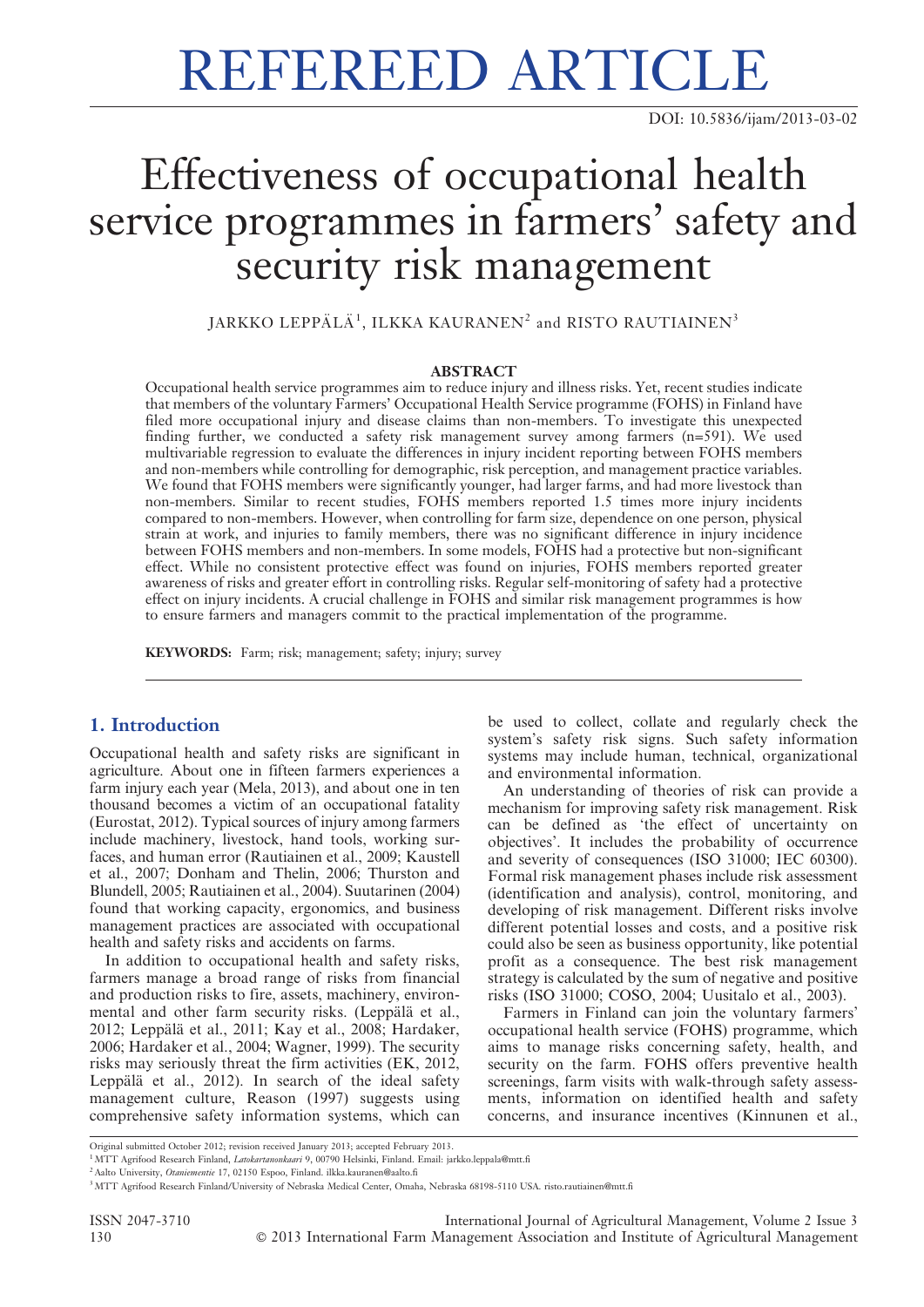2009). Similar services are available in Norway. The Certified Safe Farm programme in the USA is also similar, and it has been tested in limited studies. Other western countries have similar programme elements but no comprehensive occupational health service programmes, specifically designed for farmers (Rautiainen, 2011; Lehtola et al., 2008; Rautiainen et al., 2004). FOHS is well established in Finland nationally; it was developed and implemented in the 1970's and 1980's and had 30,148 members in 2011 (Mela, 2012). Major national investments have been made into this programme. It has been a common belief that FOHS has a positive impact on farmers' health behaviour and occupational safety and health risks (Kinnunen et al., 2009). However, recent studies have shown that FOHS members have more workers' compensation claims in comparison to nonmembers (Karttunen and Rautiainen, 2013; Rautiainen et al., 2009). To investigate this unexpected finding further, we conducted a survey to evaluate differences in injury incident reporting between FOHS members and non-members while controlling for demographic, risk perception, and management practice variables. Our research posed two questions:

- Is FOHS membership associated with greater risk management activity on farms in general?
- Does FOHS membership provide a reduction in injury incidents when controlling for important background variables?

#### 2. Materials and methods

To address question 1, differences in risk management variables among FOHS members and non-members were identified. To address question 2, the association of injury incidence and FOHS membership was evaluated while controlling for potential confounding variables, particularly those where a difference between FOHS members and non-members existed.

#### Data collection

The questionnaire data variables are listed in Appendix 1 under groups and subgroups addressing the respondent, farm, farm management, and safety management characteristics. Variables were derived and adapted from VTT Technical Centre of Finland's PK-RH–risk management tools for small and medium size enterprises (SME's) (Uusitalo et al., 2003), Confederation of Finnish Industry's YTNK - safety and security programme (EK, 2012; Kerko, 2001) and Insurance Company Tapiola's risk identification guide applied to farms (Tapiola 2002). Risk perceptions and incidents were addressed in 24 areas including personal, property, financial, environmental, and crime risks. The significance of each risk was measured on a 4-point Likert scale. Incidents leading to a loss or close call (Yes/No) in each of the 24 risk areas were included. Further, variables were included to identify risk monitoring and risk control measures on the farm (Appendix 1). The questionnaire is in Finnish and it is published in MTT's project report 126/2008 (Leppälä et al., 2008).

#### Statistical methods

Most survey questions had categorical responses. Likert scale answers were dichotomized into yes/no or high/low responses. SAS Enterprise Guide 4.3 was used for frequency and logistic regression analyses. The analyses focused on first identifying the differences between FOHS members and non-members, and then looking at differences in injury/close call incidence between FOHS members and non-members while controlling for potential confounding variables. The analyses progressed in stages as presented in figure 1. First, data were prepared for analyses and table analyses were used to identify variables that were associated with each of the two outcomes. At this stage, we used a low threshold for significance (chi square test,  $p<0.2$  level). Next, the associations of FOHS membership and significant variables from Phase 1 were tested in univariate logistic regression analyses. Then multivariable models were fitted using the stepwise (forward) procedure one subgroup (same as in Appendix 1) at a time. Statistically significant variables (at  $p<0.05$  level) from subgroup analyses were entered into the final stepwise procedure, which identified the variables that predicted being a FOHS member. Next, a similar process was repeated using injury incident as the dependent variable. The flow of the analyses phases is described in figure 1.

#### 3. Results

The data were collected by a farm safety and security survey, which was mailed out to 1499 Finnish farmers in November 2005. During winter 2005 - 2006 we received 591 responses (39% response rate). One reminder letter was mailed out to increase responses. The questionnaire sheet was piloted before posting by one grain and one animal production farmer. The questionnaire included 75 questions and took about 45–60 minutes to fill in. Five responses were rejected due to returning an empty questionnaire. In 21 questionnaires there was no answer to the FOHS membership question and these responses were excluded.

The survey participants were sampled randomly from the farm client register of the insurance company Tapiola4 . At the time of the survey Tapiola's market share of farm (property) insurances in Finland was 44% (Tapiola 2006). Considering the growth trend in farm size, the survey sample was limited to farms with over 20 hectares of arable land to be more representative of active farms in the future. There were 14,000 farms in this size category at the time of the survey (2005), which was 52% of Tapiola's farm clients (Tapiola, 2005). The most frequent production type in the survey was grain/ crop farms (44%). Compared to national data, dairy cattle farms were over-represented in our survey (37% vs. 24% nationally). About 56% of the Finnish farms had over 20 hectares of arable land in 2005 (TIKE, 2010). Farm production in Finland compared to the sampling frame and the survey respondents is presented in table 1.

<sup>4</sup> http://www.lahitapiola.fi/www/Maa\_ja\_metsataloudet/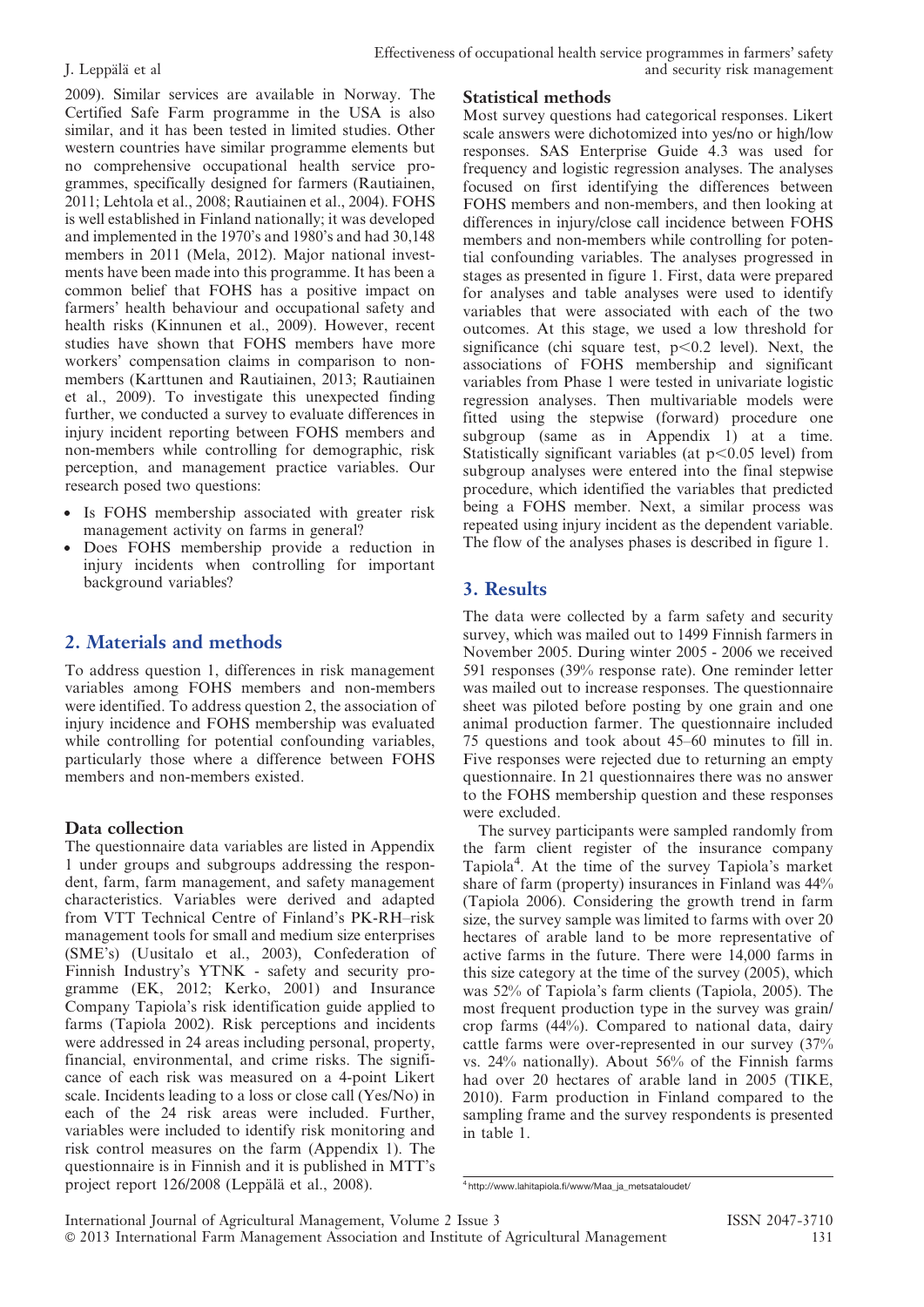Effectiveness of occupational health service programmes in farmers' safety and security risk management J. Leppaïla et al



Figure 1: Description of the analysis process

#### Frequencies

The data included 338 (60%) FOHS members and 227  $(40\%)$  non-members (total n=565). Injury incidents or close calls were reported by 157 (28%) respondents. Those variables that had significant associations with the two outcomes of interest (chi square test,  $p<0.2$ ) level) were entered into regression modelling phases. Distributions of these variables by FOHS membership and injury incident are presented in Appendix 1.

#### Variables associated with FOHS membership

In Phase 2 univariate (unadjusted) odds ratio estimates were calculated for the association of FOHS membership and each variable that was associated with FOHS in initial table analyses. These estimates are presented in Appendix 1 (statistically non-significant variables are indicated as blank). The analysis showed that FOHS members reported more frequently personal protective equipment (PPE) use and monitoring of safety and security issues than did non-members. FOHS members had larger farms and they estimated their profitability as higher than non-members. FOHS members provided more safety orientation for their workers, and they also perceived to have less risks related to the field machinery condition. However, about only 17% of FOHS members reported having safety and security assessment done, which is an essential part of FOSH. Further, the safety and security training (including first aid) was more common (10% vs. 30%) among non-members, while this training is recommended for FOHS members.

Multivariable odds ratio estimates were then calculated in Phase 3 for Group A variables using the stepwise (forward) procedure (Table 2). Several demographic, farm, and management variables from Group A were strongly associated with being a FOHS member including: animal production, forest hectares  $\geq 80$ , having dairy cows, full-time farming, having plans and goals documented, and having safety plans and budgets set yearly. Computer use for farm management and annual planning and budgeting of safety were also clearly more common among FOHS members.

In phase 4 we included these variables as confounders and evaluated Group B variables one variable at a time, controlling for these confounders. Adjusted odds ratio estimates from these analyses are presented in Table 2. In these analyses, FOHS members reported more profitability risk and regional risk incidents than did non-members, but the wide confidence limits should be noted due to low 'yes' responses in these variables.

In Phase 5, all significant variables from the adjusted models by subgroup (table 3) were entered into a

| Farm production                           | Survey respondents | $\%$     | Base population for<br>sampling* | %        | Farms in Finland          | %             |
|-------------------------------------------|--------------------|----------|----------------------------------|----------|---------------------------|---------------|
| Grain/crop<br>Dairy cattle<br>Beef cattle | 254<br>216<br>51   | 44<br>37 | 7.700<br>5.000                   | 55<br>36 | 43,000<br>16.400<br>4.400 | 62<br>24<br>6 |
| Swine<br><b>Others</b><br>Farms total     | 32<br>29<br>586    | 100      | 1.300<br>14.000                  | 9<br>100 | 3.200<br>2.000<br>69,000  | 5<br>3<br>100 |

Table 1: Number of farms by type of production in the survey and Finland in 2005

\* Farm clients of Tapiola insurance company, categorised into grain/crop, dairy/cattle and other animal farms.

ISSN 2047-3710 International Journal of Agricultural Management, Volume 2 Issue 3 132 **C** 2013 International Farm Management Association and Institute of Agricultural Management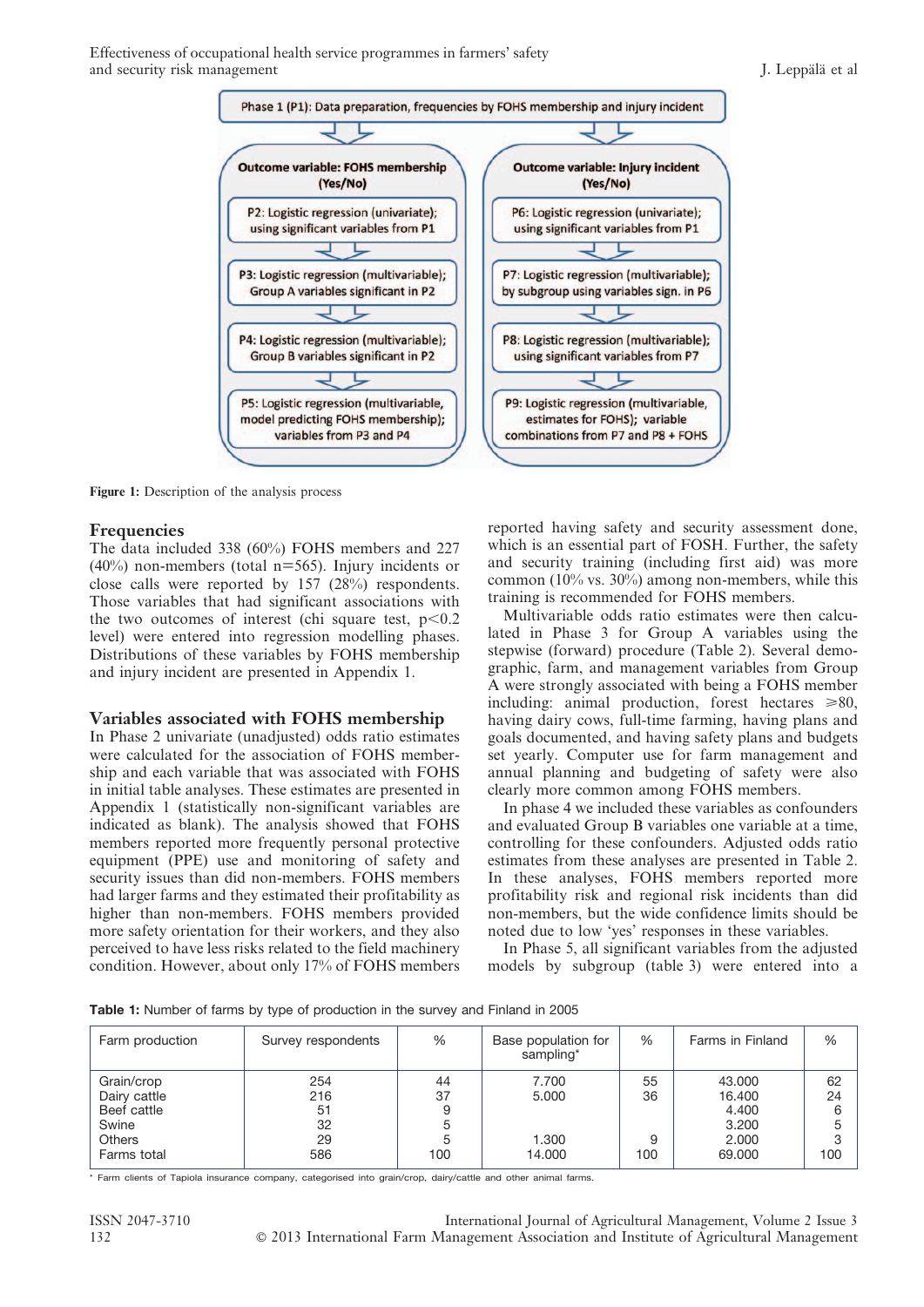| Table 2: Association of FOHS membership and explanatory variables (n: members=338, non-members=227) |  |  |  |
|-----------------------------------------------------------------------------------------------------|--|--|--|
|-----------------------------------------------------------------------------------------------------|--|--|--|

|                                                                                  | <b>Multivariable</b><br>estimates |      |      | <b>Final model</b><br>estimates |      |       |
|----------------------------------------------------------------------------------|-----------------------------------|------|------|---------------------------------|------|-------|
| <b>Group A</b>                                                                   | 95% Confidence<br>Limits          |      |      | 95% Confidence<br>Limits        |      |       |
| Respondent                                                                       | OR                                | LL   | UL   | <b>OR</b>                       | LL   | UL    |
| Occupation: full time farmer (vs. part time)                                     | 2.1                               | 1.22 | 3.63 | 4.55                            | 2.14 | 9.67  |
| Farm                                                                             |                                   |      |      |                                 |      |       |
| Farm size: forest hectares $< 80$ (vs. $\geq 80$ )                               | 0.59                              | 0.37 | 0.93 |                                 |      |       |
| Main production: animals (vs. crops)                                             | 2.24                              | 1.24 | 4.04 |                                 |      |       |
| Dairy cows (vs. no dairy cows)                                                   | 2.45                              | 1.3  | 4.63 | 4.78                            | 2.5  | 9.12  |
| Farm management                                                                  |                                   |      |      |                                 |      |       |
| Production plans and goals documentated (vs. not)                                | 3.45                              | 1.77 | 6.74 |                                 |      |       |
| Computer used for farm management (vs. not used)                                 | 2.32                              | 1.36 | 3.96 |                                 |      |       |
| Safety management                                                                |                                   |      |      |                                 |      |       |
| Safety plans and budgets set yearly (vs. not)                                    | 1.91                              | 1.1  | 3.34 | 2.28                            | 1.09 | 4.77  |
| Self-assessment of farm safety: high (vs. low)                                   | 1.55                              | 1.02 | 2.37 |                                 |      |       |
| Security training (fire, first aid) (vs. no training)                            | 0.36                              | 0.18 | 0.71 |                                 |      |       |
| <b>Group B</b>                                                                   |                                   |      |      |                                 |      |       |
| Risk perception; perceived risks: high (vs. low)                                 |                                   |      |      |                                 |      |       |
| Risk of field machinery damage                                                   | 0.60                              | 0.38 | 0.95 |                                 |      |       |
| Risk perception; actual incident or close call during past 3 years: yes (vs. no) |                                   |      |      |                                 |      |       |
| Injury incident risk on farm                                                     | 1.65                              | 1.05 | 2.61 | 2.28                            | 1.21 | 4.31  |
| Mental wellness risk                                                             | 2.80                              | 1.41 | 5.57 | 4.87                            | 1.68 | 14.19 |
| Profitability risk                                                               | 2.66                              | 1.09 | 6.48 |                                 |      |       |
| Measures to monitor and control risks on farm: yes (vs. no)                      |                                   |      |      |                                 |      |       |
| Using lockings in farm facilities                                                | 0.45                              | 0.26 | 0.77 | 0.40                            | 0.19 | 0.82  |
| Farm safety and security assessment done                                         | 2.63                              | 1.18 | 5.84 |                                 |      |       |
| Regular monitoring of work process flow                                          | 1.57                              | 1.04 | 2.38 |                                 |      |       |

logistic regression stepwise (forward) procedure. In the final model being a FOHS member was associated with having dairy cows, being full-time farmer, having safety plan and budget set yearly, having experienced mental wellness incidents, experiencing farm injury incidents and having less locking (doors etc.) on the farm. Overall, FOHS members and non-members differed in many respects. The odds ratio estimates were notably different for many variables in crude and adjusted models indicating that a complex set of characteristics is involved predicting whether farmers join the voluntary FOHS programme. In general FOHS members reported risk incidents more frequently than non-members (Table 2).

#### Variables associated with injury incidents

Variables that were associated with the injury incident (chi square test  $p<0.2$  level) in Phase 1 were entered into regression modelling phases. The frequencies of significant variables are presented in Appendix 1. The Phase 6 analysis identified numerous risk factors for injury incidents. First, farmers that had an injury incident rated perceived risks higher than farmers without injury incident. Second, farmers that had an injury incident reported more other risk incidents including physical strain, mental wellness, liquidity, production machinery damage, fire, crime, building damage, natural disaster and water or energy supply risk incidents. Safety management variables including safety budgeting and planning yearly, security training and self-assessment of farm safety showed no significant relation with injury incident, but regular monitoring of safety and environmental risks had a protective association with injury incidents.

In phase 7, multivariable analyses were performed one subgroup at a time. All significant variables are presented in Appendix 1, and adjusted models are presented in Table 3. In the adjusted model, farms with larger field size  $(\geq 40$  hectares) were approximately four times more likely to have injury incidents than smaller farms. Farmers with injury incidents perceived injury incident risks, dependence on one person and dependence on few suppliers as significant risks on their farm. Farmers reporting physical strain incidents were almost 3 times more likely to have injury incidents. Dependence on one person, increased investment planning, quality management, and computer use for farm management were also risk factors for injury incidents.

In Phase 8, significant variables from Phase 7 were entered into a stepwise (forward) procedure (Table 3). Risk factors for injury incidents in the final model included dependence on few suppliers, water or energy supply incident, dependence on one person, family member's risk incident and physical strain incident. Regular monitoring of farm safety and security was the only protective factor (OR: 0.41; 95% CI: 0.23–0.73). FOHS membership was evaluated in the final adjusted model. It was not associated with injury incidents when adjusted for the variables in the final model (OR: 1.29; 95% CI: 0.78 - 2.10). No significant multicollinearity was observed in the final models.

#### FOHS membership and injury incidents on the farm

Phase 6 analysis showed that FOHS members had 1.5 times greater likelihood of injury incidents than did nonmembers. While controlling for Group A variables in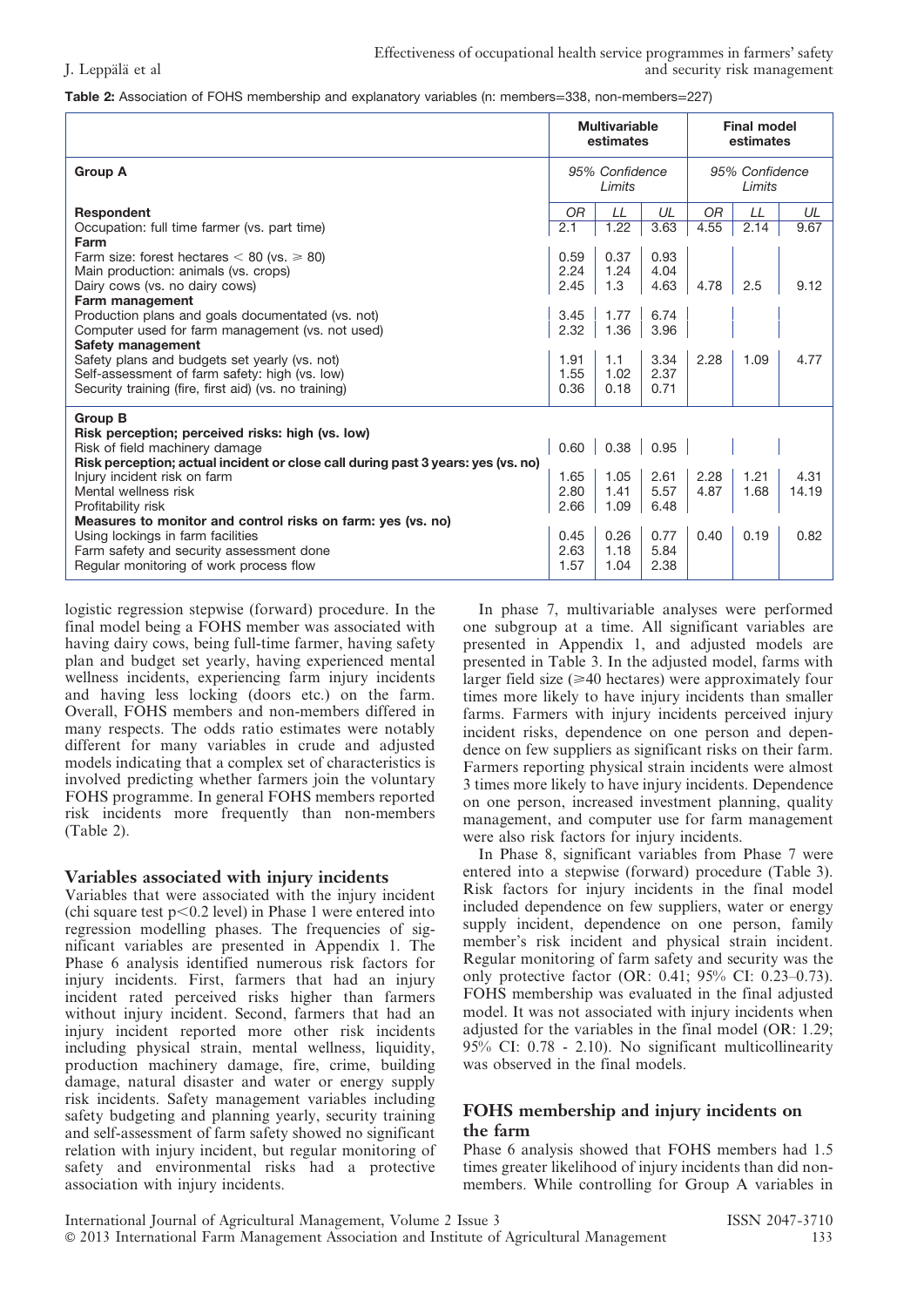#### Table 3: Risk factors for injury

|                                                                                  | <b>Multivariable</b><br>estimates |              |              | <b>Final model</b><br>estimates |      |       |
|----------------------------------------------------------------------------------|-----------------------------------|--------------|--------------|---------------------------------|------|-------|
| <b>Group A</b>                                                                   | 95% Confidence<br>Limits          |              |              | 95% Confidence<br>Limits        |      |       |
| Respondent                                                                       | ΟR                                | LL           | UL           | OR                              | LL   | UL    |
| FOHS membership (vs. not membership)<br>Farm                                     | 1.49                              | 1.00         | 2.22         | 1.29                            | 0.78 | 2.10  |
| Farm size: field hectares $<$ 40 (vs. $\ge$ 40)                                  | 0.26                              | 0.09         | 0.80         |                                 |      |       |
| Beef cattle (vs. no beef cattle)                                                 | 0.24                              | 0.06         | 0.90         |                                 |      |       |
| <b>Farm Management</b>                                                           |                                   |              |              |                                 |      |       |
| Quality management training (vs. no training)                                    | 1.46                              | 1.00         | 2.12         |                                 |      |       |
| Computer used for farm management (vs. not used)                                 | 1.76                              | 1.01         | 3.06         |                                 |      |       |
| <b>Group B</b><br>Risk perception; perceived risks: high (vs. low)               |                                   |              |              |                                 |      |       |
| Injury risk                                                                      | 1.61<br>1.68                      | 1.07<br>1.04 | 2.42<br>2.71 |                                 |      |       |
| Dependence on one person<br>Dependence on few suppliers                          | 1.90                              | 1.01         | 3.55         | 2.55                            | 1.30 | 5.01  |
| Risk perception; actual incident or close call during past 3 years: yes (vs. no) |                                   |              |              |                                 |      |       |
| Physical strain risk                                                             | 2.75                              | 1.63         | 4.62         | 2.64                            | 1.50 | 4.63  |
| Risk on farm family members                                                      | 5.31                              | 2.49         | 11.30        | 6.13                            | 2.78 | 13.52 |
| Dependence on one person                                                         | 2.52                              | 1.28         | 4.98         | 2.71                            | 1.30 | 5.66  |
| Water or energy supply risk                                                      | 2.31                              | 1.35         | 3.94         | 2.24                            | 1.27 | 3.95  |
| Measures to monitor and control risks on farm: yes (vs. no)                      |                                   |              |              |                                 |      |       |
| Regular monitoring of safety and security                                        | 0.43                              | 0.25         | 0.74         | 0.41                            | 0.23 | 0.73  |

Note: Injury incident  $n = 157$  and not injury incident  $n = 410$ 

Phase 9, the odds of injury reduced to 0.90, but the association was not statistically significant. Several other models were tested and the odds ratio estimates varied from 0.7 to 1.7, depending on the combination of control variables in the multivariable models. Overall, with our sample size and available background variables, FOHS membership does not have a robust protective effect, nor is it associated with an increase in reporting of injury incidents.

#### 4. Discussion

Minimising health and safety risks is important in agriculture due to the high risk of injury and illness in this industry (Eurostat, 2012). In Finland, the farmers' occupational health service programme (FOHS) aims to reduce the risks of injury and illness among farmers. This programme is voluntary and has about 40% participation rate (Kinnunen et al., 2009). Contrary to the programme's objectives, recent studies have shown that FOHS members have more compensated injury claims compared to non-members (Rautiainen et al., 2009, Karttunen and Rautiainen, 2013). However, it is likely that member and non-member populations differ in many respects due to self-selection into the voluntary programme. Only a limited number of background variables have been available to control for these differences in previous studies. In this study we examined the differences in member and non-member populations using a unique dataset with variables not available in previous reported studies.

Our first question was to identify differences in risk management activity between farmer's occupational health service (FOHS) members and non-members. The results indicate that FOHS members were more likely to be full-time farmers and livestock farmers. They had bigger farms and better profitability. FOHS members reported more documentation and goal setting, quality management training and computer use in farm management. They were also more active in safety planning and use of personal protective equipment (PPE). Generally, FOHS members reported greater awareness of risks and greater effort in controlling risks. However, compared to non-members they had less emphasis on fire risks, economic risks, investment planning and handling of mental wellness risk.

It is common that injury incidents have many causes, and a number of unsafe acts can be indirectly related to accidents (Reason, 1997). Many demographic and farm production characteristics have been identified as risk factors for injury (Rautiainen et al., 2009). In this study, we identified several injury risk factors including animal (vs. crop) production, larger farm size (field and herd size), dependence on one person on the farm, physical work strain, perceived fire risk, and infrastructural problems on the farm. Regular monitoring of safety and security risks was likely to reduce the risk of injury.

Our second question explored whether FOHS membership is a protective factor for injury incidents when controlling for important background variables. Our data indicated that FOHS members reported more injury incidents compared to non-members. Despite the fact that FOHS members receive information and assistance on health and safety issues, they reported 1.5 times more injury incidents compared to nonmembers. However, members also had more personal and farm characteristics that expose them to injury. When controlling for these confounding variables FOHS was no longer a significant variable explaining injury incidents on farms. Variables like field size, physical strain and dependence on one person on farm were stronger explanatory variables for injury incidents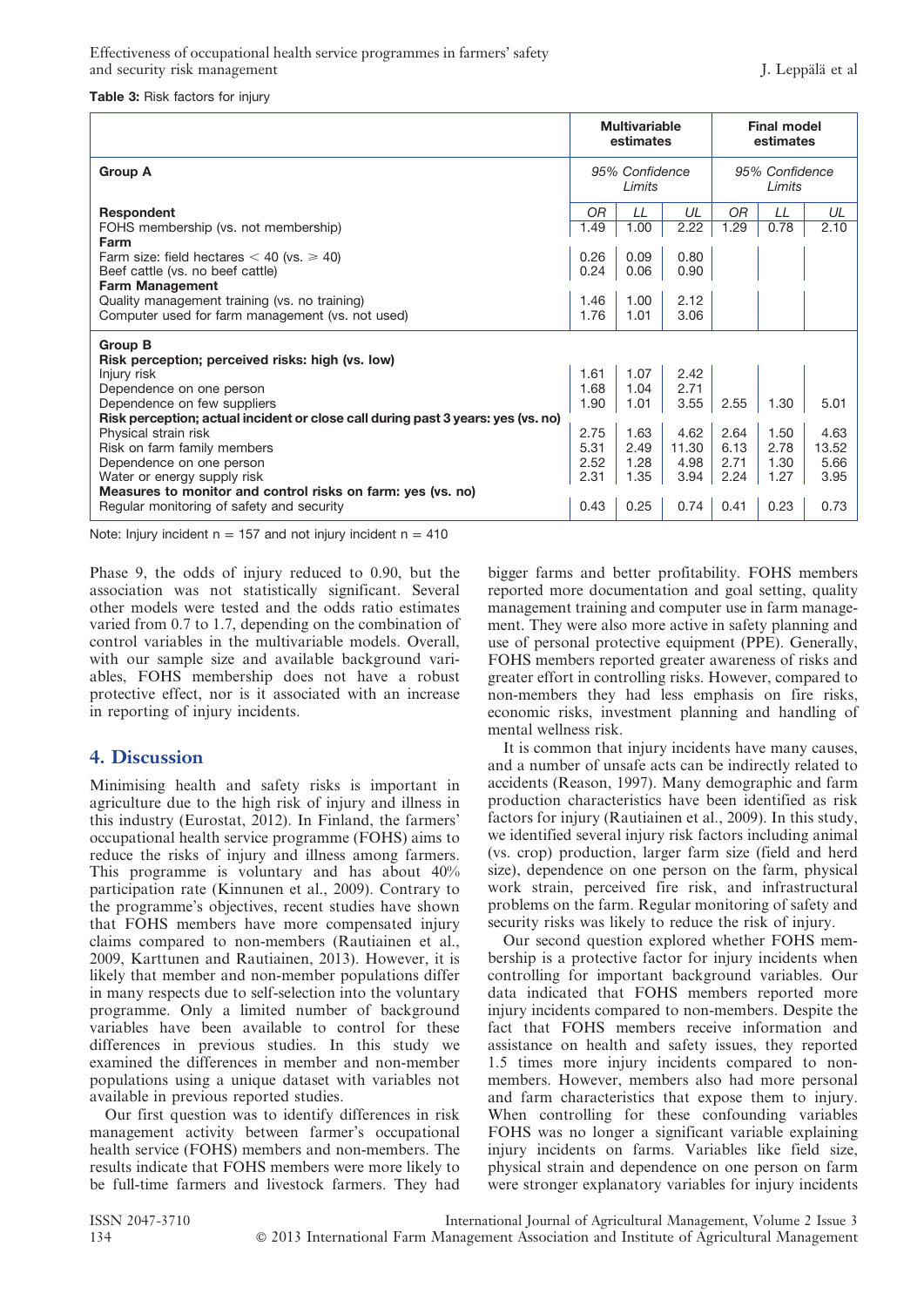than FOHS membership. This indicates that differences between FOHS members and non-members, rather than FOHS itself, explain the higher incidence of injuries among FOHS members. Depending on the combination of variables used in the models, the effect of FOHS varied widely, from 0.7 to 1.7. In most models there was no significant difference in injury reporting between FOHS members and non-members. None of the models showed that FOHS had a statistically significant protective effect while few models showed a significant risk factor effect.

The results indicate that FOHS members participate more frequently in quality management training and are more active in risk management in general. However, members did not report high participation in farm safety assessments and safety and security training, which could be essential parts of FOHS. They also perceived their farm safer than non-members, but still they have more injuries and other risk incidents. Main part of the farmers in general (both FOHS members and non-members) are not doing safety and security selfmonitoring very regularly or systematically, which was reported as a protective factor for injury incidents. This might be an area where the delivery of FOHS should be improved.

Occupational health and safety management contributes to production and quality. As the farm unit size and complexity in management increase, there is a growing need for improved knowledge management systems, which need to incorporate safety issues. The development of a holistic management system is a challenge for farm managers. FOHS membership provides tools and services for identifying and managing safety and security risks, which may contribute to a holistic management approach on farms. FOHS may contribute to risk management more broadly than just health and safety; the results indicated that members reported greater awareness of risks and greater effort in controlling risks. Yet, a crucial challenge in FOHS and similar programmes is how to ensure farmers and managers commit to the practical implementation of the programmes.

#### Limitations

The wide variation in odds ratio estimates indicates that strong biases may exist in injury incident reporting. Major sources of bias include self-selection into the voluntary FOHS programme. Those with new and existing health conditions may be more likely to join FOHS. Awareness of injury risks and risk management may be heightened among FOHS members due to education, and therefore members may report risks and incidents more readily. Participation vs. non-participation in a voluntary survey may result in biases. Selfreporting in surveys may involve recall and other biases.

#### 5. Conclusion

While FOHS members were more aware of safety risks, they were 1.5 times more likely to self-report injury incidents. When controlling for confounding factors, there was no significant difference between members and non-members. Overall, the results from this survey support the need for improvements in the FOHS programme. As one option, holistic or broader risk management approaches could be utilized to addresses occupational health and safety risks along with management of production, asset, product quality, and environmental risks, among others. FOHS membership appears to increase awareness of safety and security risks in general. However, awareness is not sufficient without a good safety culture and safety management in practice. A crucial challenge in FOHS and similar risk management programmes is how to ensure farmers and managers commit to the practical implementation of the programmes.

#### About the authors

Jarkko Leppälä, M.Sc. (Agr.) is a research scientist in MTT Agrifood Research Finland and PhD student in Aalto University Department of Industrial Engineering and Management, Finland. His research focus is on farm safety and security risk management, operational systems on farms and management of farm workers.

Dr Ilkka Kauranen is Professor of Development and Management in Industry at Aalto University, Department of Industrial Engineering and Management, Finland. Professor Kauranen's research and teaching activities focus on the areas of entrepreneurship, new technologybased companies, and research & development (R&D) management.

Dr Risto Rautiainen is Associate Professor of University of Nebraska Medical Center in Omaha, Nebraska, USA. His is also a principal research scientist in MTT Agrifood Research Finland. His research interests include agricultural and occupational health and safety; intervention effectiveness research; injury epidemiology; agricultural safety engineering; health and safety training, education, and outreach; economics of occupational health and safety; and risk management.

#### Acknowledgements

The survey study was funded by the Finnish Ministry of Agriculture and Forestry, the insurance company Tapiola (currently LähiTapiola) and Farmer's Social Insurance Institution (Mela). We like to thank Finnish Ministry of Social Affairs and Health for giving the permission for the farmer safety survey. We express our gratitude to two anonymous reviewers for their valuable comments and observations.

#### REFERENCES

- Aherin, R., Murphy, D. and Westaby, J. (1992) Reducing farm injuries: Issues and methods. American Society of Agricultural Engineers, St. Joseph, MI.
- COSO (2004) Enterprise Risk Management–Integrated Framework: Executive Summary. Committee of Sponsoring Organizations of the Treadway Commission. September 2004.
- Donham, K. J. and Thelin, A. (Eds.) (2006) Agricultural Medicine: Occupational and Environmental Health for the Health Professions. Blackwell Press. Oxford, England.
- EK. (2012) Yritysturvallisuuden osa-alueet (Elements in corporate safety and security management). Confederation of Finnish Industries. Published in internet (In Finnish): http://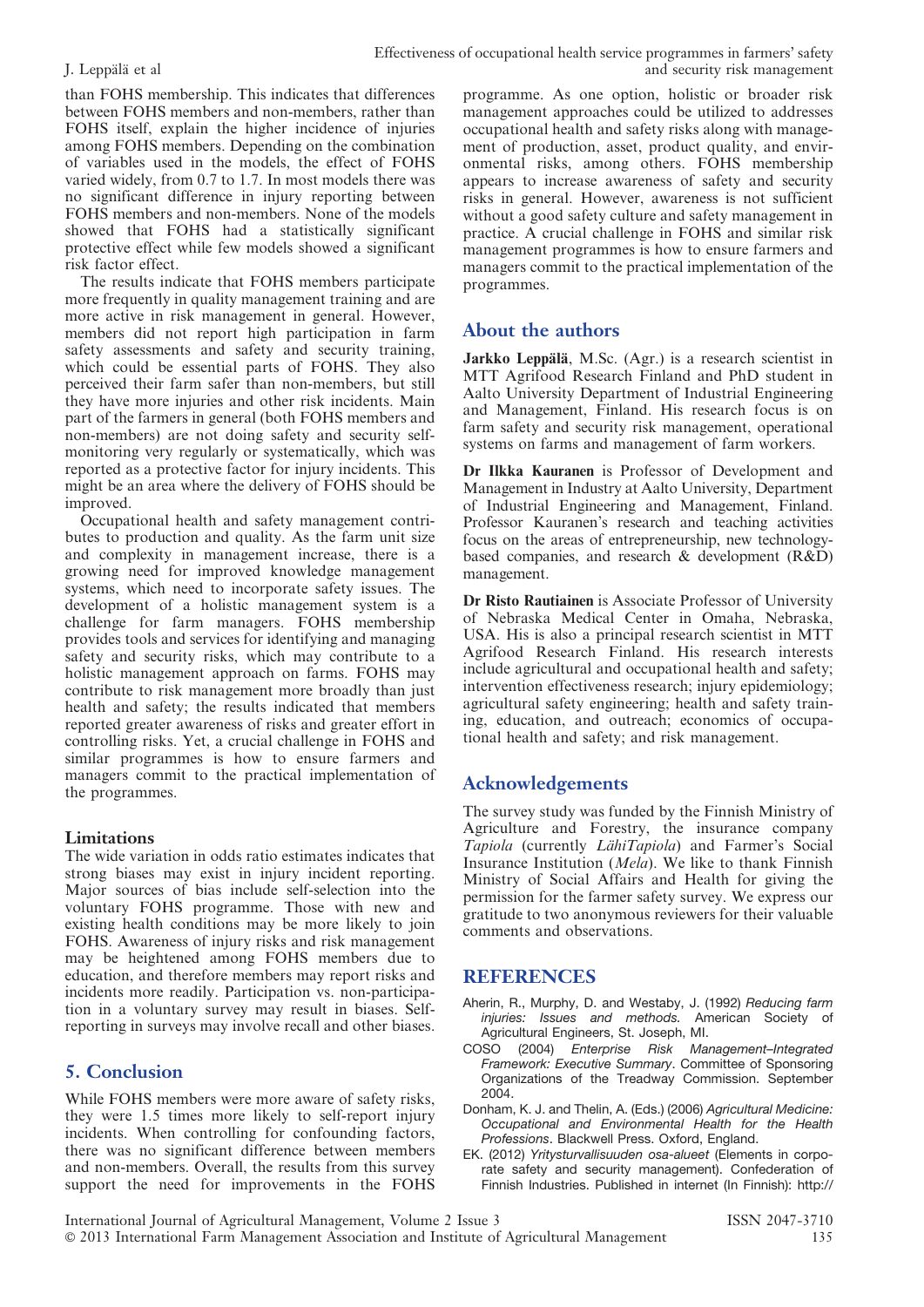www.ek.fi/ek/fi/tyomarkkinat\_ym/Yritysturvallisuus/Osaalueet.php. [Accessed 15 February 2012].

- Eurostat (2012) Health and Safety at Work Database. Accidents at Work. http://epp.eurostat.ec.europa.eu/portal/page/ portal/health/health\_safety\_work/data/database. [Accessed 15 February 2012].
- Hardaker, J. B. (2006) Farm risk management: past, present and prospects. Journal of Farm Management, 12 (10), 593– 612.
- Hardaker, J.B., Huirne, R.B.M., Anderson, J.R., Lien, G. (2004) Coping with Risk in Agriculture. Second edition. CABI Publishing. Wallingford, UK.
- ISO 31000 (2009) Risk management–Principles and Guidelines. 1st edition. 2009-11-15. ISO copyright office. Geneva, Switzerland.
- Karttunen, J. and Rautiainen, R. (2013) Occupational Injury and Disease Incidence and Risk Factors in Finnish Agriculture Based on 5-Year Insurance Records. Journal of Agromedicine, 18, 50–64.
- Kaustell, K.O., Mattila, T.E.A. and Rautiainen, R.H. (2007) Safety performance of animal confinement floors–slip, trip and fall injuries in Finland. Journal of Agricultural Safety and Health, 13 (4), 395–406.
- Kay, R.D., Edwards, W.M. and Duffy, P.A. (2008) Farm management. Sixth edition. McGraw-Hill International Edition. London, UK.
- Kerko, P. (2001) Turvallisuusjohtaminen (Safety and security management). Aavaranta serie no. 49 (In Finnish). WS Bookwell Oy. Porvoo, Finland.
- Kinnunen, B., Manninen, P. and Taattola, K. (2009) Factors associated with farmers joining occupational health services. Occupational Medicine, 59 (4), 273–276.
- Lehtola, M. M., Rautiainen, R. H., Day, L. M., Schonstein, E., Suutarinen, J., Salminen, S., Verbeek, J. H. (2008) Effectiveness of interventions in preventing injuries in agriculture - a systematic review and meta-analysis. Scandinavian Journal of Work, Environment & Health, 34 (5), 327–336.
- Leppälä, J., Murtonen, M. and Kauranen, I. (2012) Farm risk map: a contextual tool for risk identification and sustainable management on farms. Risk Management, 14 (1), 42–59.
- Leppälä, J., Manninen, E. and Pohjola, T. (2011) Farm Risk Management Applied to Sustainability of the Food Supply Chain. A Case Study of Sustainability Risks in Dairy Farming. In: Burritt, R., Schaltegger, S., Bennett, M., Pohjola, T. and Csutora, M. 2011. Environmental Management Accounting and Supply Chain Management. Springer, 111–130.
- Leppälä, J., Murtonen, M., Suokannas, A., Lehto, M., Sinisalo, A. and Suutarinen, J. (2008) Maatilan Turvallisuuden Johtaminen–Riskien Tunnistamisen ja Arviointivälineiden Kehittäminen (Abstract: Farm Safety and Security Management–Development of Farm Risk Identification and Evaluation). MTT Research serie 126 (In Finnish). MTT Agrifood Research Finland. Vihti, Finland. Published in internet: http://www.mtt.fi/met/pdf/met126.pdf.
- Lowe, P., Phillipson, J. and Lee, R. (2008) Socio-technical Innovation for Sustainable Food Chains: Roles for Social Science. Trends in Food Science & Technology, 5 (19), 226– 233.
- Mäkelä, H. (2005) Discussion on Tapiola's farm customer numbers. TNS Gallup. [Email] (Personal communication, 6 Oktober 2005).
- Mattila, T.E.A., Kaustell, K.O., Leppälä, J., Hurme, T. and Suutarinen, J. (2007) Farmers' perceptions of necessary management skills in Finland. Journal of Agricultural Education and Extension, 13 (4), 287–300.
- Mela (2013) Annual occupational injury statistics of the Finnish Farmers' Social Insurance Institution (Mela). (In Finnish). Available at: http://asp.hci.fi/mela/tilastot.nsf/7355799fbb 8212d4c2256b4800292031/e5c9becb5b531efbc225695700 3b3670?OpenDocument [Accessed 23 January 2013].
- Rautiainen, R. (2011) Keynote paper: International Comparisons and Evaluations in OHS. In: Teagasc and the Health & Safety Authority, Irish meeting on occupational health and safety. Dublin, Ireland 22 - 24 August 2011.
- Rautiainen, R., Ledolter, J., Ohsfeldt, R., Donham, K. and Zwerling, C. (2009) Risk Factors for Serious Injury in Finnish Agriculture. Am J Ind Med, 52, 419-428.
- Rautiainen, R., Lange, J., Hodne, C., Schneiders, S. and Donham, K. (2004) Injuries in the Iowa certified safe farm study. Journal of Agricultural Safety and Health, ASAE 10 (1), 51–63.
- Reason, J. (1997) Managing the risks of organizational accidents. Ashgate Publishing ltd. Aldershot, England.
- Suutarinen, J. (2004) Management as a risk factor for farm injuries. Journal of Agricultural Safety and Health, 10 (1), 39– 50.
- Tapiola (2002) Maatilan riskienhallinnan työkirja (in English: Farm Risk Management Work Book). Published in internet: http:// www.tapiola.fi/NR/rdonlyres/64D57D51-6371-4C26-8481- 288623299698/0/riskienhallinnantyokirja2.pdf. [Accessed 23 January 2013]
- Tapiola (2006) Social Responsibility Report 2005. Insurance Company Tapiola. Published in internet: http://www. lahitapiola.fi/NR/rdonlyres/16B5D726-05DD-44E4-9B4C-5A72F648E193/0/Tapiola\_yhteiskuntavastuureng.pdf. [Accessed 6 October 2005]
- Thurston, W. and Blundell-Gosselin, H.J. (2005) The farm as a setting for health promotion. Health & Place, 11, 31-43.
- TIKE (2010) Yearbook of Farm Statistics 2010. Information Centre of the the Ministry of Agriculture and Forestry. Finnish Ministry of Agriculture and Forestry. Helsinki, Finland.
- Uusitalo, T., Mikkonen, P. and Murtonen, M. (2003) Development of a European Risk
- Management Internet Portals for SMEs. Safety Science Monitor, 7 (1), 1–4.
- Wagner, W.C. (1999) Sustainable Agriculture: how to sustain a production system in a changing environment. International Journal for Parasitology, 29, 1–5.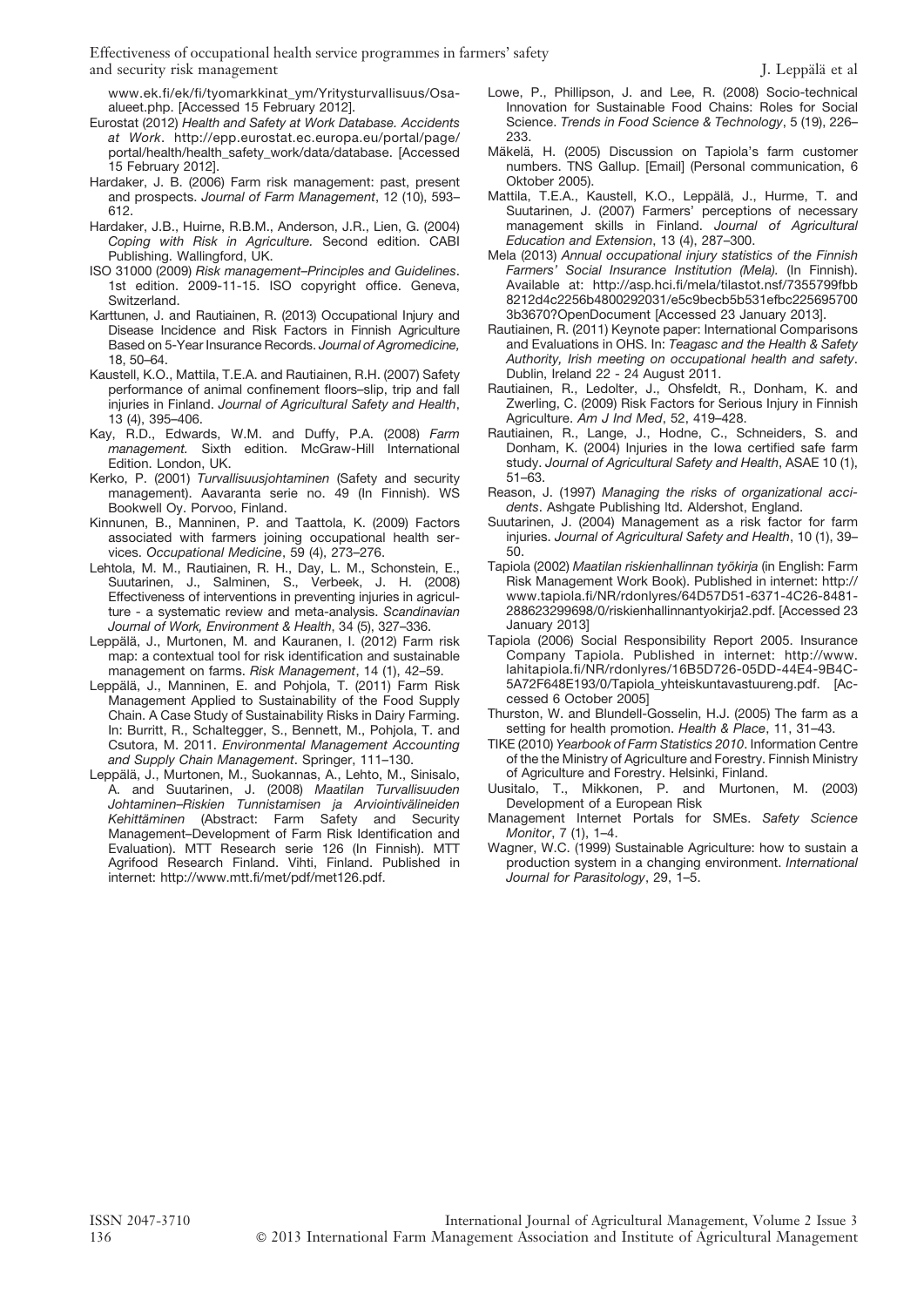### Appendix 1: Univariate association of FOHS membership and injury incidents: basic variables.

| Group A                                                                                                                                                                                                                                                                                                                                                                                    | Injury incident<br>FOHS membership                                          |                                                                                  |                                                                                |                                                                  |                                                                |                                 |
|--------------------------------------------------------------------------------------------------------------------------------------------------------------------------------------------------------------------------------------------------------------------------------------------------------------------------------------------------------------------------------------------|-----------------------------------------------------------------------------|----------------------------------------------------------------------------------|--------------------------------------------------------------------------------|------------------------------------------------------------------|----------------------------------------------------------------|---------------------------------|
| <b>Respondent</b>                                                                                                                                                                                                                                                                                                                                                                          | % Yes                                                                       | $%$ No                                                                           | OR.                                                                            | %Yes                                                             | %No                                                            | <b>OR</b>                       |
| Respondent sex: female (vs. male)<br>Respondent age: $<$ 50 (vs. $\ge$ 50)<br>Education: agriculture school (vs. no agr. school)<br>Occupation: full time farmer (vs. part time)<br>Farm                                                                                                                                                                                                   | $15.7*$<br>55.8<br>$52.4*$<br>88.2*                                         | $9.7*$<br>56.9<br>$42.5*$<br>$62.1*$                                             | $1.74*$<br>$1.49*$<br>$4.55*$                                                  | 15.9<br>60.9<br>54.1<br>79.1                                     | 12.5<br>54.3<br>46.2<br>77.0                                   | 1.31<br>1.37                    |
| Farm size: field hectares $<$ 40 (vs. $\ge$ 40)<br>Farm size: forest hectares $< 80$ (vs. $\geq 80$ )<br>Animal herd size: Dairy cattle $<$ 30 (vs. $\ge$ 30)<br>Main production: animals (vs. crops)<br>Dairy cows (vs. no dairy cows)<br>Full-time farm workforce: 1 person (vs. >1)<br>Part time farm workforce: 1 person (vs. $>1$ )<br>Location: Southern Finland (vs. Middle, North) | 48.5*<br>63.4*<br>35.3<br>67.4*<br>$51.2*$<br>$39.7*$<br>$70.0*$<br>$29.8*$ | 58.04*<br>$74.2*$<br>48.9<br>$33.9*$<br>$17.6*$<br>$62.6*$<br>$53.9*$<br>$45.6*$ | $0.68*$<br>$0.6*$<br>0.57<br>$4.02*$<br>$4.9*$<br>$0.39*$<br>$2.0*$<br>$0.51*$ | $43.59*$<br>63.2<br>30.8<br>57.3<br>41.4<br>49.6<br>75.7<br>34.9 | 55.83*<br>69.6<br>40.9<br>52.7<br>36.4<br>46.6<br>59.0<br>36.6 | $0.61*$<br>0.75<br>0.64<br>2.17 |
| Beef cattle (vs. no beef cattle)<br><b>Farm management</b><br>Quality management training (vs. no training)<br>Strategy documented (vs. not)<br>Profitability: good (vs. weak profitability)<br>Production plans and goals documentated (vs. not)<br>Computer used for farm management (vs. not used)                                                                                      | 22.2<br>$53.3*$<br>14.01<br>56.8*<br>$41.3*$<br>$87.2*$                     | 17.5<br>$30.8*$<br>15.07<br>$38.7*$<br>$19.9*$<br>$75.3*$                        | 2.02 <sub>1</sub><br>$2.56*$<br>$2.01*$<br>$2.82*$<br>$2.23*$                  | 19.8<br>$52.23*$<br>16.7<br>49.4<br>33.1<br>88.46*               | 20.5<br>41.08*<br>13.6<br>49.8<br>32.3<br>79.9*                | 1.91<br>$1.57*$<br>$1.93*$      |
| <b>Safety management</b><br>Security training (fire, first aid) (vs. no training)<br>Safety plans and budgets set yearly (vs. not)<br>Self-assessment of farm safety: high (vs. low)<br>Rescue plan made for farm (vs. not)<br>FOHS membership (vs. not)                                                                                                                                   | $10.3*$<br>$27.5*$<br>69.6*<br>6.3<br>100                                   | $30.0*$<br>$13.9*$<br>60.8*<br>4.0<br>0                                          | $0.27*$<br>$2.33*$<br>$1.48*$                                                  | 9.55<br>25.2<br>63.7<br>5.9<br>66.88*                            | 11.49<br>20.6<br>66.8<br>5.1<br>$57.11*$                       | $1.52*$                         |

Note: Percentages indicate the proportion of FOHS members or injury incident (Yes) and non members or non injury incident (No) having this characteristic

Note: FOHS members  $n = 338$  and non-members  $n = 227$ 

Note: Injury incident  $n = 157$  and not injury incident  $n = 410$ 

Note: statistical value ( $P<$ 0,2) have percents and OR bolded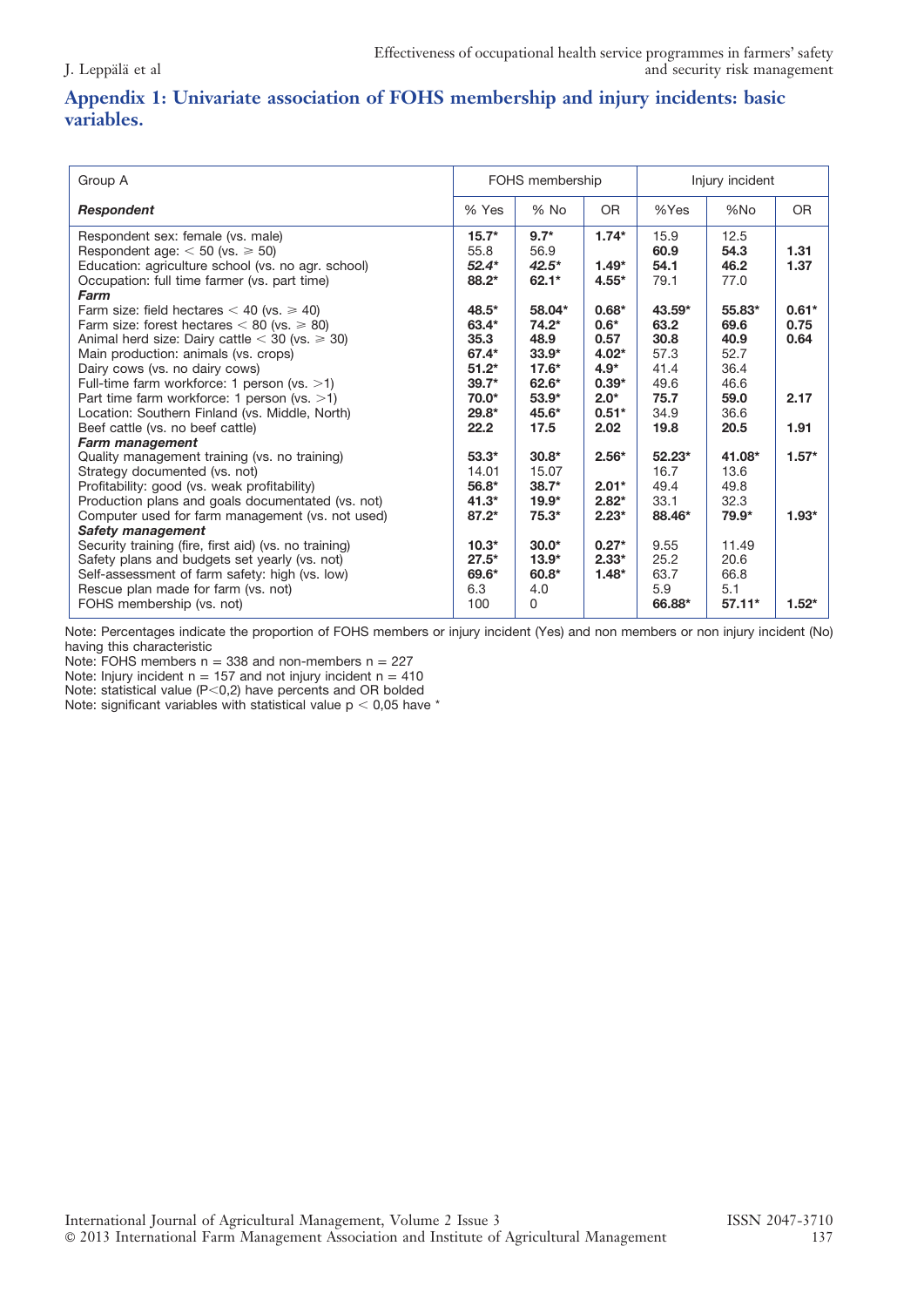#### Appendix 2: Univariate association of FOHS membership and injury incidents: explanatory variables of risk perceptions

| Group B                                                                                                                                                                        |                                              | FOHS membership                                |                         | Injury incident                                     |                                                    |                                 |  |
|--------------------------------------------------------------------------------------------------------------------------------------------------------------------------------|----------------------------------------------|------------------------------------------------|-------------------------|-----------------------------------------------------|----------------------------------------------------|---------------------------------|--|
| Perceived risk on farm: yes (vs. no)                                                                                                                                           | % Yes                                        | % No                                           | <b>OR</b>               | %Yes                                                | %No                                                | <b>OR</b>                       |  |
| Injury incident risk on farm<br>Physical strain risk on farm<br>Mental wellness risk<br>Risk to farm visitors<br>Risk to farm family members<br>Risk of losing production data | 41.4<br>52.0<br>46.5*<br>3.2<br>14.2<br>16.6 | 42.7<br>45.5<br>$36.5*$<br>4.8<br>15.3<br>11.6 | 1.3<br>$1.51*$<br>1.52  | $52.9*$<br>52.9<br>45.9<br>6.08<br>14.7<br>$19.35*$ | $37.78*$<br>48.1<br>41.3<br>2.94<br>14.9<br>12.66* | $1.85*$<br>$1.66*$              |  |
| Profitability risk<br>Liquidity risk on farm<br>Building damage risk<br>Risk of field machinery damage                                                                         | 46.3<br>32.9<br>24.2<br>$22.9*$              | 50.9<br>26.4<br>29.7<br>$32.7*$                | 1.37<br>0.75<br>$0.61*$ | 53.2<br>32.2<br>28<br>31.21                         | 47.6<br>29.5<br>25.9<br>25.19                      | 1.35                            |  |
| Risk of production machinery damage<br>Rescue situation risk<br>Crime or vandalism risk<br>Fire risk on farm<br>Local/regional crises risk                                     | 22.1<br>29.5<br>20.8<br>29.3<br>43.1         | 26.1<br>23.7<br>27.1<br>30.8<br>41.0           | 1.34<br>0.71            | 26.6<br>32.48<br>$31.58*$<br>34.39<br>46.2          | 22.5<br>25.0<br>$20.0*$<br>28.46<br>40.3           | 1.44<br>$1.85*$<br>1.32         |  |
| Risk to product safety<br>Environmental risk on farm<br>Dependence on one person<br>Farm employee safety risk<br>Electrical risk                                               | 5.1<br>8.7<br>69.7<br>29.2<br>16.6           | 4.3<br>6.2<br>72.6<br>23.3<br>22.8             | 1.35<br>0.67            | 6.41<br>6.7<br>80.89*<br>31.37<br>23.57             | 3.85<br>8.1<br>67.77*<br>25.26<br>17.26            | 1.71<br>$2.01*$<br>1.35<br>1.48 |  |
| Natural disaster risk<br>Product sale risk<br>Water or energy supply risk<br>Dependence on few suppliers                                                                       | 32.6<br>$13.8*$<br>26.0<br>9.6               | 28.4<br>$23.4*$<br>25.2<br>9.9                 | $0.53*$                 | 28.7<br>20.9<br>26.8<br>16.03*                      | 30.9<br>16.3<br>25<br>$7.51*$                      | $2.35*$                         |  |

Note: Percentages indicate the proportion of FOHS members or injury incident (Yes) and non members or non injury incident (No) having this characteristic

Note: FOHS members  $n = 338$  and non-members  $n = 227$ 

Note: Injury incident  $n = 157$  and not injury incident  $n = 410$ 

Note: statistical value (P<0,2) have percents and OR bolded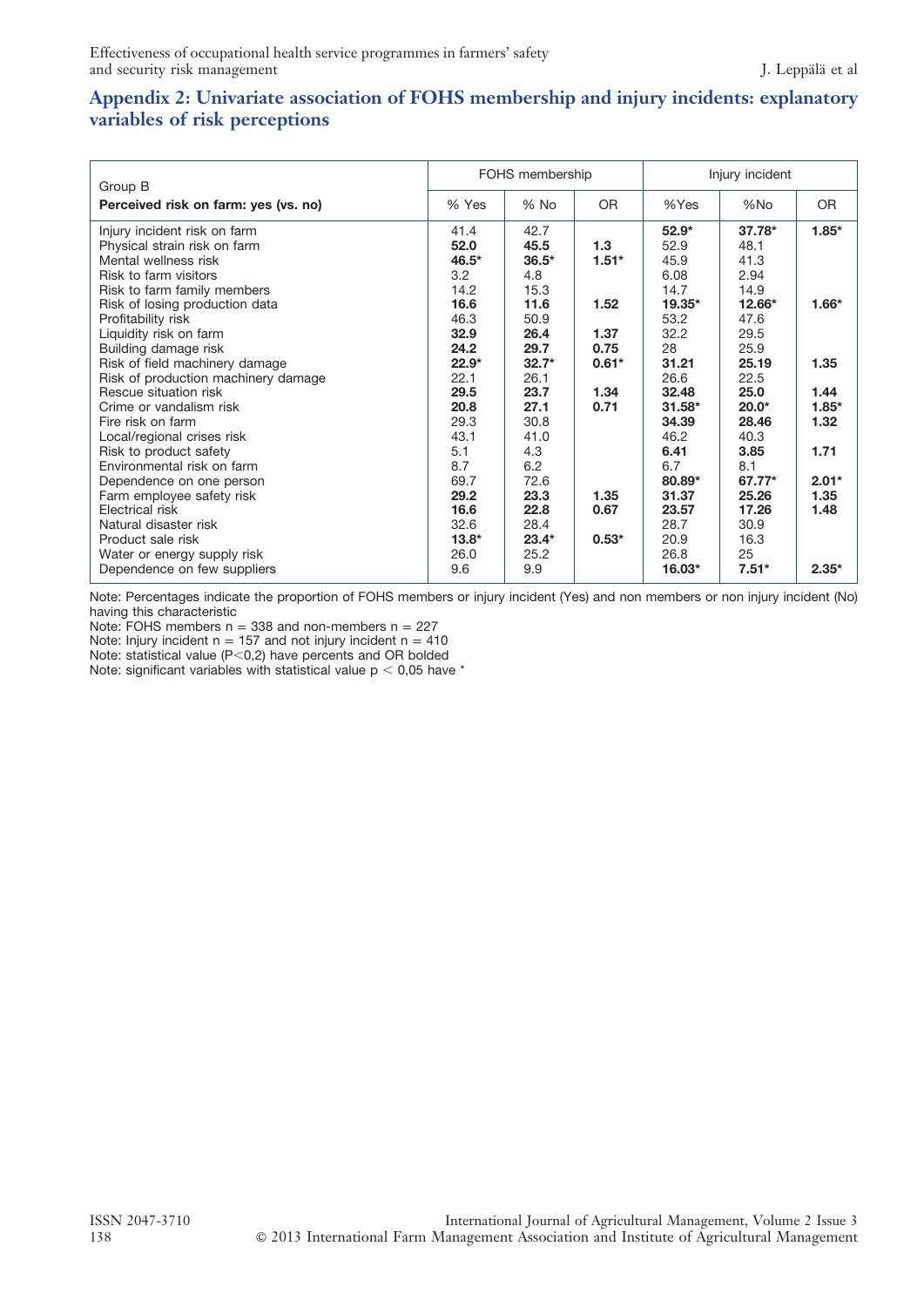## Appendix 3: Univariate association of FOHS membership and injury incidents: actual risk incidents

|                                                                 | FOHS membership |          |           |          | Injury incident |           |
|-----------------------------------------------------------------|-----------------|----------|-----------|----------|-----------------|-----------|
| Group B<br>Perceived risk actual incident on farm: yes (vs. no) | % Yes           | $%$ No   | <b>OR</b> | %Yes     | %No             | <b>OR</b> |
|                                                                 |                 |          |           |          |                 |           |
| Injury incident risk on farm actual incident                    | $31.1*$         | $22.9*$  | $1.52*$   | 100      | 0               |           |
| Physical strain risk actual incident                            | 19.2            | 13.7     | 1.5       | $35.03*$ | $10.27*$        | $4.71*$   |
| Mental wellness risk actual incident                            | $15.7*$         | $7.5*$   | $2.3*$    | 27.39*   | $6.6*$          | $5.34*$   |
| Risk to farm visitors actual incident                           | 3.0             | 1.8      |           | 8.28     | 0.24            | $36.8*$   |
| Risk to farm family members actual incident                     | 7.1             | 9.2      |           | 22.29*   | $2.93*$         | $9.49*$   |
| Risk of losing production data actual incident                  | 2.2             | 3.6      |           | 7.64     | 1.22            | $6.69*$   |
| Profitability risk actual incident                              | 8.3             | 3.5      | $2.47*$   | $12.1*$  | $4.4*$          | $2.99*$   |
| Liquidity risk on farm actual incident                          | $10.4*$         | $5.7*$   | $1.9*$    | $17.2*$  | $5.13*$         | $3.84*$   |
| Building damage risk actual incident                            | 11.5            | 9.3      |           | $17.2*$  | $8.07*$         | $2.37*$   |
| Risk of field machinery damage actual incident                  | 20.1            | 24.2     |           | $35.03*$ | $16.63*$        | $2.7*$    |
| Risk of production machinery damage actual incident             | $17.2*$         | $7.5*$   | $2.56*$   | 24.84*   | $8.8*$          | $3.42*$   |
| Rescue situation risk actual incident                           | 6.8             | 2.2      | $3.24*$   | $12.74*$ | $1.96*$         | $7.42*$   |
| Crime or vandalism risk actual incident                         | 6.5             | 3.5      | 1.91      | $12.1*$  | $2.69*$         | 4.98*     |
| Fire risk on farm actual incident                               | 9.8             | 3.5      | $2.96*$   | 15.92*   | $3.91*$         | 4.65*     |
| Local/regional crises risk actual incident                      | 7.7             | 1.3      | $6.22*$   | 12.74    | 2.2             | $6.49*$   |
| Risk to product safety actual incident                          | 3.6             | $\Omega$ | 1.7       | 5.73     | 0.73            | $8.23*$   |
| Environmental risk on farm actual incident                      | 3.9             | 0.9      | $4.5*$    | 7.01     | 0.98            | $7.63*$   |
| Dependence on one person actual incident                        | $12.1*$         | $6.6*$   | $1.95*$   | 22.93*   | $5.13*$         | $5.5*$    |
| Farm employee safety risk actual incident                       | 4.4             | 0.9      | $5.22*$   | 7.01     | 1.47            | $5.06*$   |
| Electrical risk actual incident                                 | 6.8             | 3.1      | $2.29*$   | 10.83    | 3.18            | $3.7*$    |
| Natural disaster risk actual incident                           | 8.4             | 8.3      |           | $14.01*$ | $6.11*$         | $2.5*$    |
| Product sale risk actual incident                               | 4.7             | 2.2      | 2.21      | 9.55     | 1.47            | $7.1*$    |
| Water or energy supply risk actual incident                     | $18.9*$         | $9.7*$   | $2.18*$   | 28.66*   | $10.27*$        | $3.51*$   |
| Dependence on few suppliers actual incident                     | 3.0             | 0.4      | 6.86      | 6.37     | 0.24            | 27.76*    |

Note: Percentages indicate the proportion of FOHS members or injury incident (Yes) and non members or non injury incident (No) having this characteristic

Note: FOHS members  $n = 338$  and non-members  $n = 227$ Note: Injury incident  $n = 157$  and not injury incident  $n = 410$ 

Note: statistical value ( $P < 0.2$ ) have percents and OR bolded

Note: significant variables with statistical value  $p < 0.05$  have  $*$ 

#### Appendix 4: Univariate association of FOHS membership and injury incidents: risk controlling variables

| Group B                                                                                                                                                                                                                                                                                                                                                                                                                                                                                                                                                                                                                                                  |                                                                                                                                                       | FOHS membership                                                                                                                                  |                                                                            | Injury incident                                                                                                                    |                                                                                                                                       |                      |
|----------------------------------------------------------------------------------------------------------------------------------------------------------------------------------------------------------------------------------------------------------------------------------------------------------------------------------------------------------------------------------------------------------------------------------------------------------------------------------------------------------------------------------------------------------------------------------------------------------------------------------------------------------|-------------------------------------------------------------------------------------------------------------------------------------------------------|--------------------------------------------------------------------------------------------------------------------------------------------------|----------------------------------------------------------------------------|------------------------------------------------------------------------------------------------------------------------------------|---------------------------------------------------------------------------------------------------------------------------------------|----------------------|
|                                                                                                                                                                                                                                                                                                                                                                                                                                                                                                                                                                                                                                                          | $\%$<br>Yes                                                                                                                                           | $%$ No                                                                                                                                           | OR.                                                                        | %Yes                                                                                                                               | %No                                                                                                                                   | <b>OR</b>            |
| Contracting (written, checked)<br>Investment planning<br>Asset registering<br>Using lockings in farm facilities<br>Updating insurances<br>Using operators manuals<br>Fire prevention updated<br>Using data back up and computer virus protection<br>Rescue plan for farm<br>Farm safety and security assessment done<br>Using of necessary personal protection equiments on farm<br>Safety quiding of farm visitors<br>Safety orientation and training for farm workers<br>Using bookkeeping services<br>Injury incidents and close calls documented<br>Using of safety signs in farm machinery and equipments<br>Relief worker arrangements on the farm | 76.8<br>38.6<br>12.4<br>$17.0*$<br>81.9<br>82.5<br>69.2<br>$75.1*$<br>7.8<br>$16.7*$<br>$81.4*$<br>$51.7*$<br>$53.2*$<br>66.7<br>10.4<br>17.8<br>24.2 | 70.7<br>35.2<br>7.7<br>$26.2*$<br>83.3<br>80.8<br>72.3<br>66.5*<br>7.4<br>$4.4*$<br>$73.5*$<br>$34.1*$<br>$33.8*$<br>65.1<br>7.4<br>15.9<br>20.7 | 1.37<br>1.7<br>$0.58*$<br>$1.52*$<br>$4.4*$<br>$1.58*$<br>$2.1*$<br>$2.2*$ | 75.5<br>42.21<br>8.2<br>22.7<br>83<br>82.9<br>68.7<br>76.47<br>4.9<br>12.2<br>78.6<br>43.0<br>48.7<br>68.5<br>11.6<br>15.9<br>25.2 | 73.9<br>35.26<br>11.5<br>19.9<br>82.3<br>81.4<br>71.1<br>69.77<br>8.74<br>11.5<br>78.1<br>45.5<br>44.3<br>65.1<br>8.3<br>17.5<br>21.9 | 1.34<br>1.41<br>0.54 |

Note: Percentages indicate the proportion of FOHS members or injury incident (Yes) and non members or non injury incident (No) having this characteristic

Note: FOHS members  $n = 338$  and non-members  $n = 227$ 

Note: Injury incident  $n = 157$  and not injury incident  $n = 410$ 

Note: statistical value ( $P<0,2$ ) have percents and OR bolded